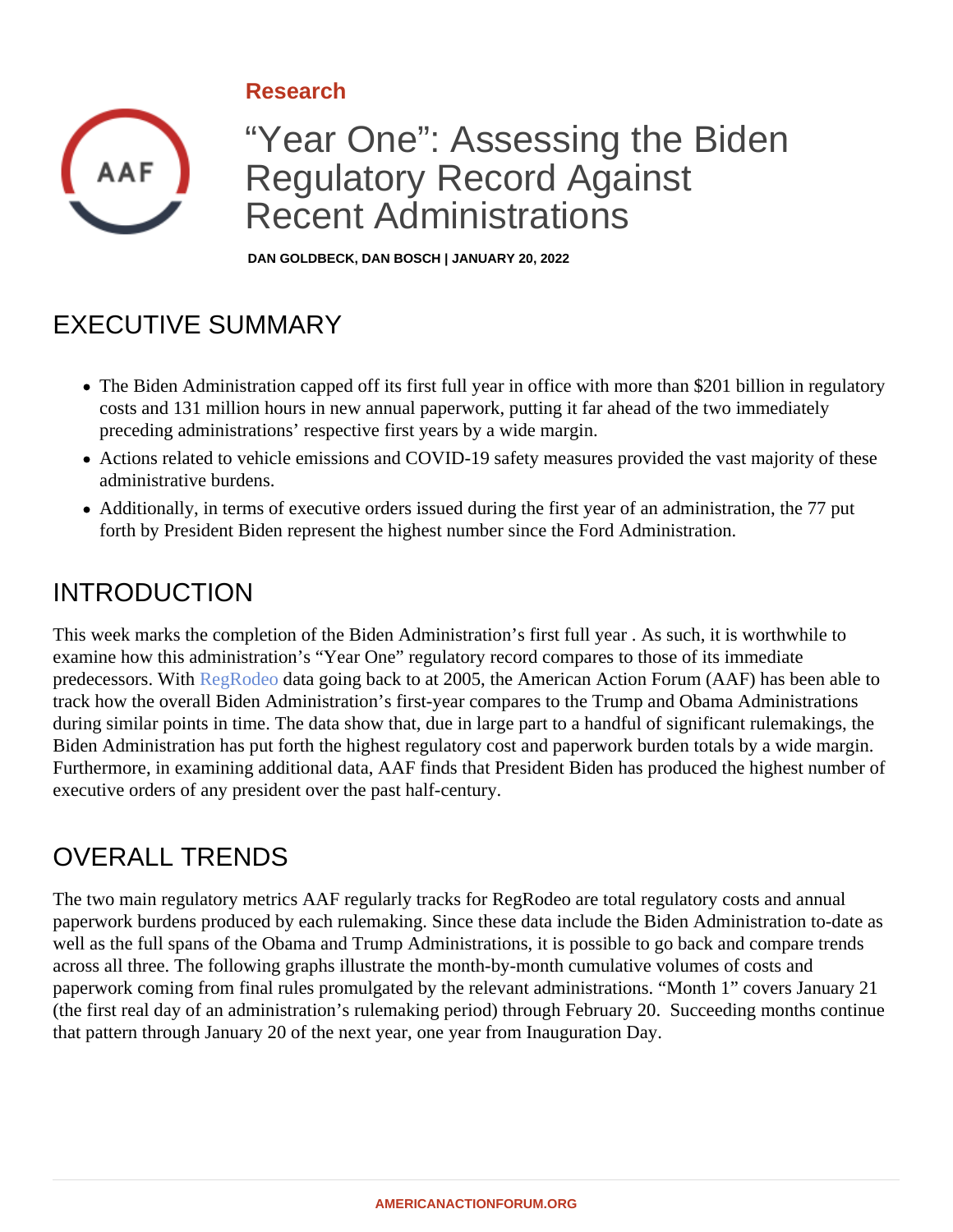With more than \$201 billion in costs, the Biden era to-date far outpaces its predecessors, with more than thre times the costs of Obama's first year and nearly 40 times those of Trump's. The Biden total, however, only overtook Obama's due to a massive Environmental Protection Agency (EPA) emission rule (discussed further the next section) to put it over the edge in the final month. Perhaps somewhat surprisingly, the Trump Administration lead the administrations in regulatory costs for its first few months, hovering in the low billions of dollars. By the year's mid-point ("Month 6"), however, both Biden and Obama shot past Trump with cost totals of \$16 billion and \$27 billion, respectively.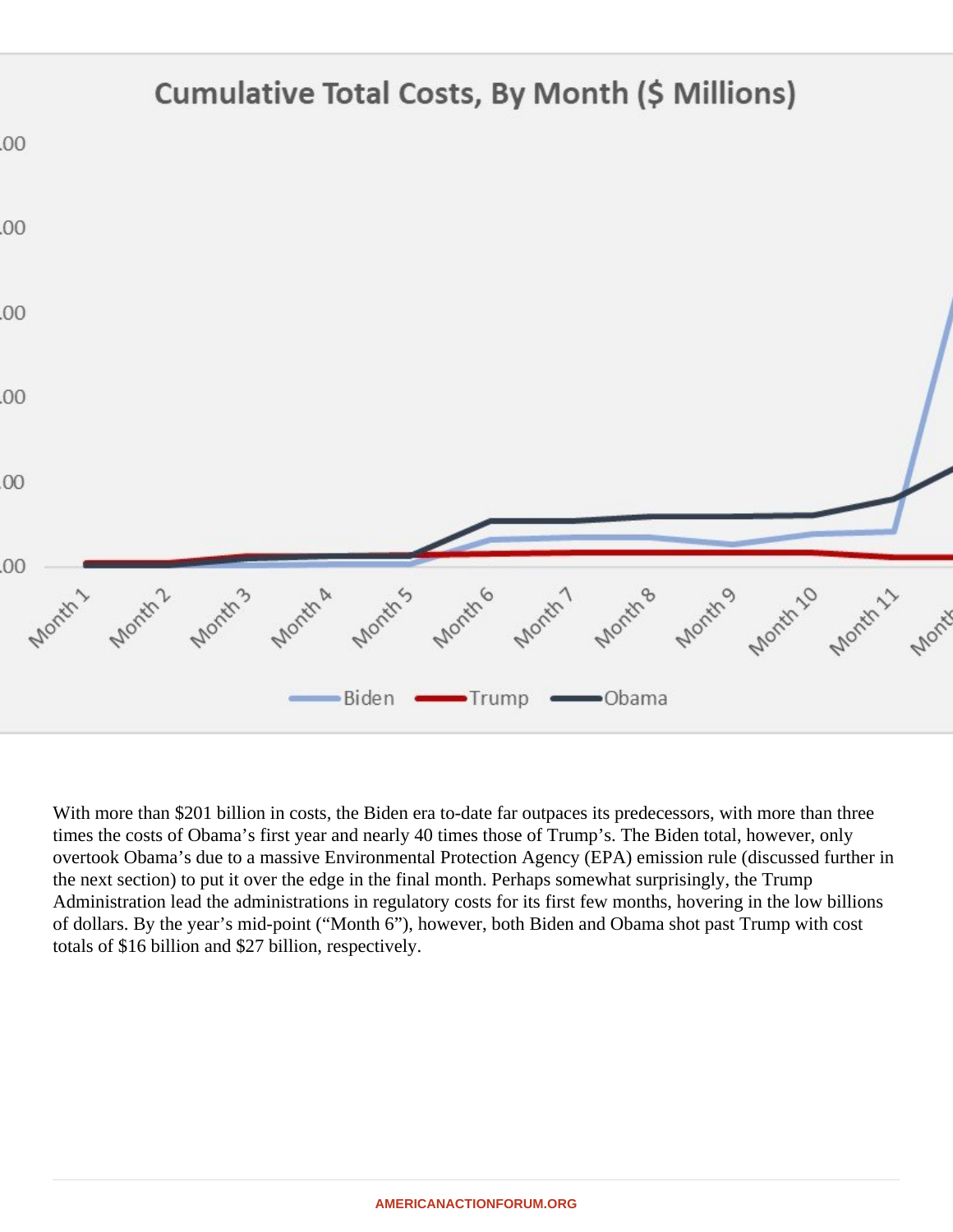The Biden Administration was also clearly the leader in terms of paperwork totals by year's end. The 131 million annual hours of paperwork attached to its rules exceeded the Trump and Obama totals by 123 million and 105 million hours, respectively. This was, however, not the result of a year-end surge. Starting at around middle of the year, the Biden total spiked noticeably and never came close to relinquishing its lead. Overall, the paperwork trends hewed closer to expectations. Outside of "Month 1," the Trump Administration's total was consistently far below the others, reaching a high point of 9.2 million hours in "Month 11."

# MAJOR INFLECTION POINTS

It is worth pointing out how singular rules provided either the largest increases or decreases across these me for each administration. As noted above, the most significant shift came in final month of the cost side. The cause of this spike was the EPAe on "Revised 2023 and Later Model Year Light-Duty Vehicle Greenhouse Gas Emissions Standards." Published on the last official day of 2021, this rule's \$180 billion in total costs mak it the most expensive on record for RegRodeo. The Biden cost total would've remained in second place at roughly \$21 billion without it, behind the Obama year-end total of nearly \$65 billion.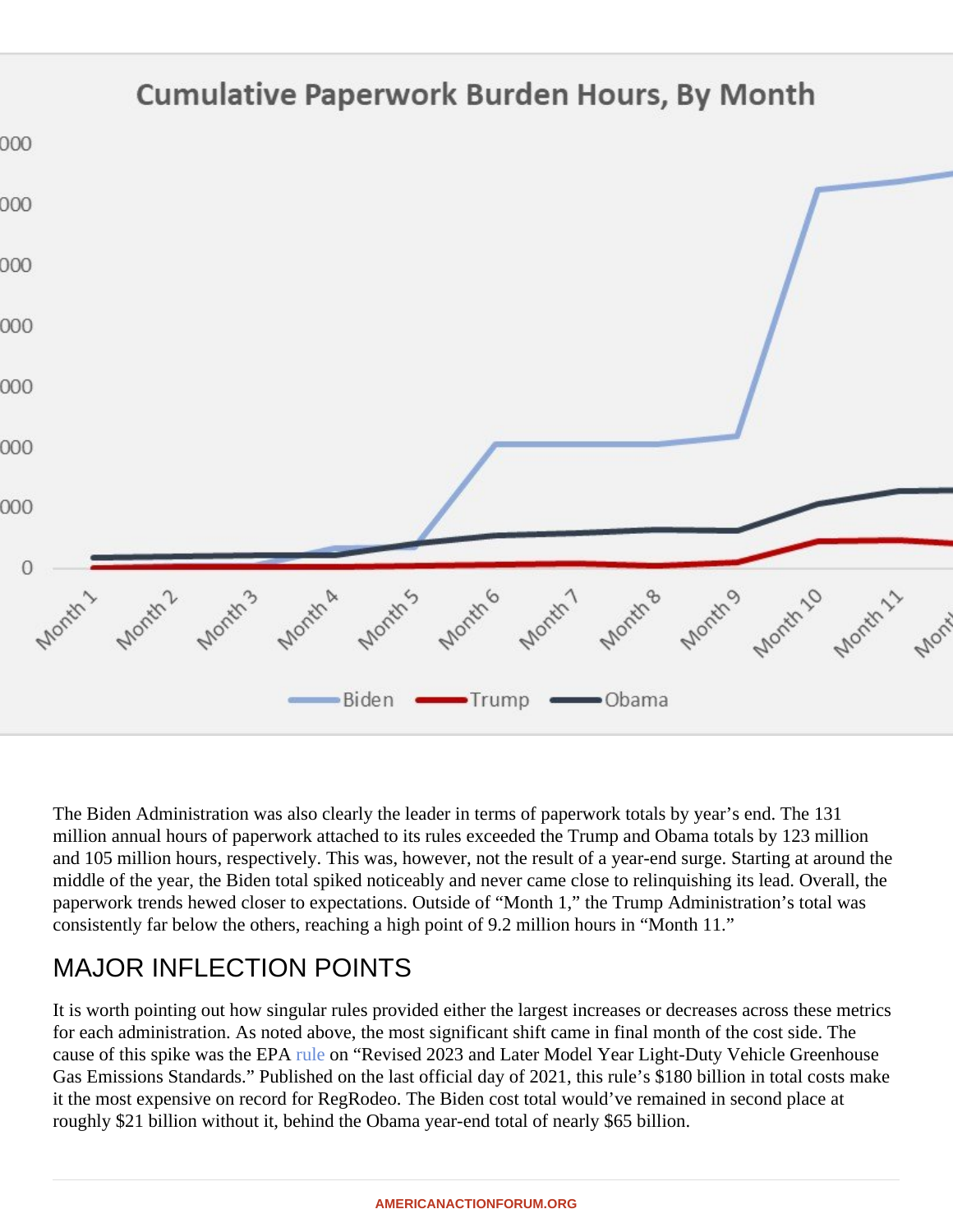The Biden paperwork lead comes primarily from two spikes in months 6 and 10. Perhaps unsurprisingly – given the overall societal impact of COVID-19 – the two actions that provided the brunt of these increases were Department of Labor (DOL) regulations promulgated to address risks presented by the pand[emic](�� h t t p s : / / b i t . l y / 3 I a B q W P). The entitled "Occupational Exposure to COVID-19; Emergency Temporary Standard," established a series of safe standards and protocols for employers to undertake to help prevent workplace exposure to the virus. DOL estimated that the administrative burden attached to this rule would yield roughly 19.3 million hours of paperwork.

The [second](�� h t t p s : / / b i t . l y / 3 A 0 X l w H), entitled "COVID-19 Vaccination and Testing; Emergency Temporary Standard," presumably builds off the same emergency authority cited in the previous rule. In this rule, however, DOL established a mandate that employers with more than 100 employees either require their employees to get vaccinated or submit to regular testing for COVID-19. DOL found that the estimated burden of this rule could push to nearly 80 million hours of paperwork. The status of this mandate is up in the air, though—just last week, the Suprem Court [stayed](�� h t t p s : / / w w w . n y t i m e s . c o m / 2 0 2 2 / 0 1 / 1 3 / u s / p o l i t i c s / s u p r e m e - c o u r t - b i d e n - v a c c i n e - m a n d a t e . h t m l) the regulation under the argument that the rule exceeded DOL's regulatory authority, even on an emergency basis.

These actions provide much of the explanation for the Biden Administration's position in this analysis. It is, however, worth exploring notable shifts in the other administrations. For the Trump Administration the most significant month of cost-cutting came in "Month 11" with actions from L and th[e Department o](�� h t t p s : / / b i t . l y / 3 G x P Z 6 d)f [Transportation \(DOT](�� h t t p s : / / b i t . l y / 3 G x P Z 6 d) combining to produce approximately \$2.5 billion in estimated cost savings. For the first Obama year, its high point in terms of costs (nearly \$24.6 billion) came in the final month, thanks primarily to a DOT [rule](�� h t t p s : / / b i t . l y / 3 f G H m L 3) on "Positive Train Control Systems." It is hardly surprising that the most significant impacts of any administration's actions come to fruition at the tail end of the year. After all, it can often take months for an agency to propose a rule and several more for the agency to finalize it.

### EXECUTIVE ORDERS

President Biden sent a message in his early days in office that he intended to leverage existing executive authorities, whether they be of obvious or presumed legality, to implement his agenda. From inauguration through the end of January 2021, President Biden signed 25 EOs.

While that pace has relented, President Biden issued more EOs in his first year [than a](�� h t t p s : / / w w w . f e d e r a l r e g i s t e r . g o v / p r e s i d e n t i a l - d o c u m e n t s / e x e c u t i v e - o r d e r s /)ny redecessor with 77, and matched President Ford for the second most since 1953, ling to the Office of the Federal Register (OFR). The chart below shows the number of EOs issued in the first full calendar year of each presidency going back to President Eisenhower. Since President Clinton, the number of first-year EOs has been largely trendin upward.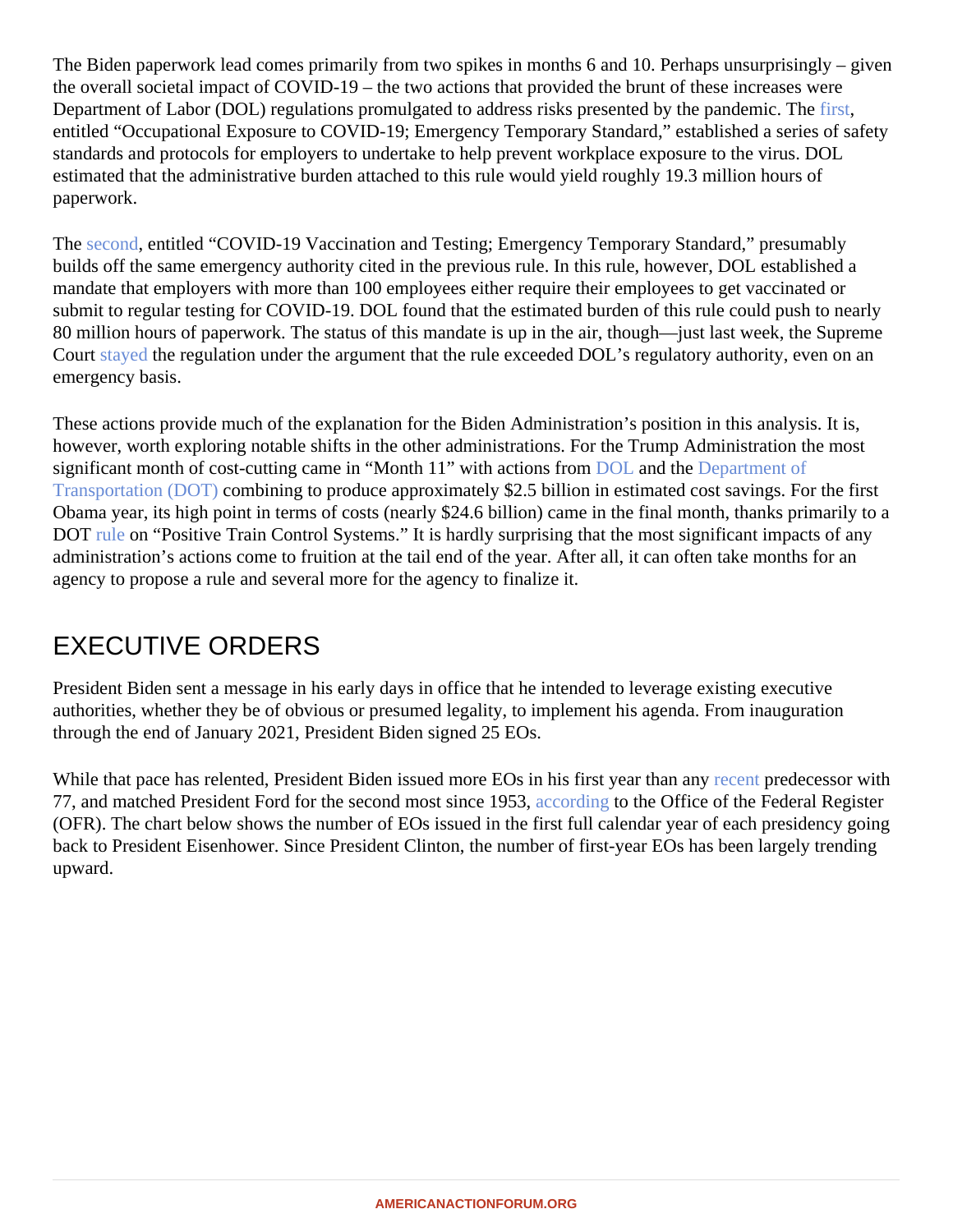President Biden cited COVID-19 as a reason for many of his EOs. More than one-third (27) either eliatetly to addressing the pandemic or mention COVID-19 in justifying a certain policy, according to the OFR. Several of these EOs had high profile regulatory implications.

Among the notable EOs directly addressing the pandemic, the costliest – in terms of estimated economic imp – is the EO on Protecting Worker Health and Safety hich led to a DO[L rule](�� h t t p s : / / b i t . l y / 3 g R W Z R 4) on workplace COVID-19 mitigation policies for health care settings, another [DOL](�� h t t p s : / / b i t . l y / 3 m L k s q 4) requiring either vaccination or testing for all workers of employers with 100 or more employees (blocked last week by the U.S. Supreme Court), and a Department of Health and Human Services (H[HS\)](�� h t t p s : / / b i t . l y / 3 1 p d J t w) requiring vaccinations for all workers in facilities participating in Medicare and Medicaid. These rules' combined cost was an estimated \$8.3 billion and added 79.7 million hours of annual paperwork burden. That does not include an EO ngfederal employees to be vaccinated.

Other EOs directly addressing the pandemic in[clude](�� h t t p s : / / w w w . f e d e r a l r e g i s t e r . g o v / d o c u m e n t s / 2 0 2 1 / 0 1 / 2 6 / 2 0 2 1 - 0 1 8 5 8 / i m p r o v i n g - a n d - e x p a n d i n g - a c c e s s - t o - c a r e - a n d - t r e a t m e n t s - f o r - c o v i d - 1 9) related to generating new therapies and increasing the capacity of the health care system esetting out policies on domestic and international travel pandalling on agencies to find ways to provide economic relief.